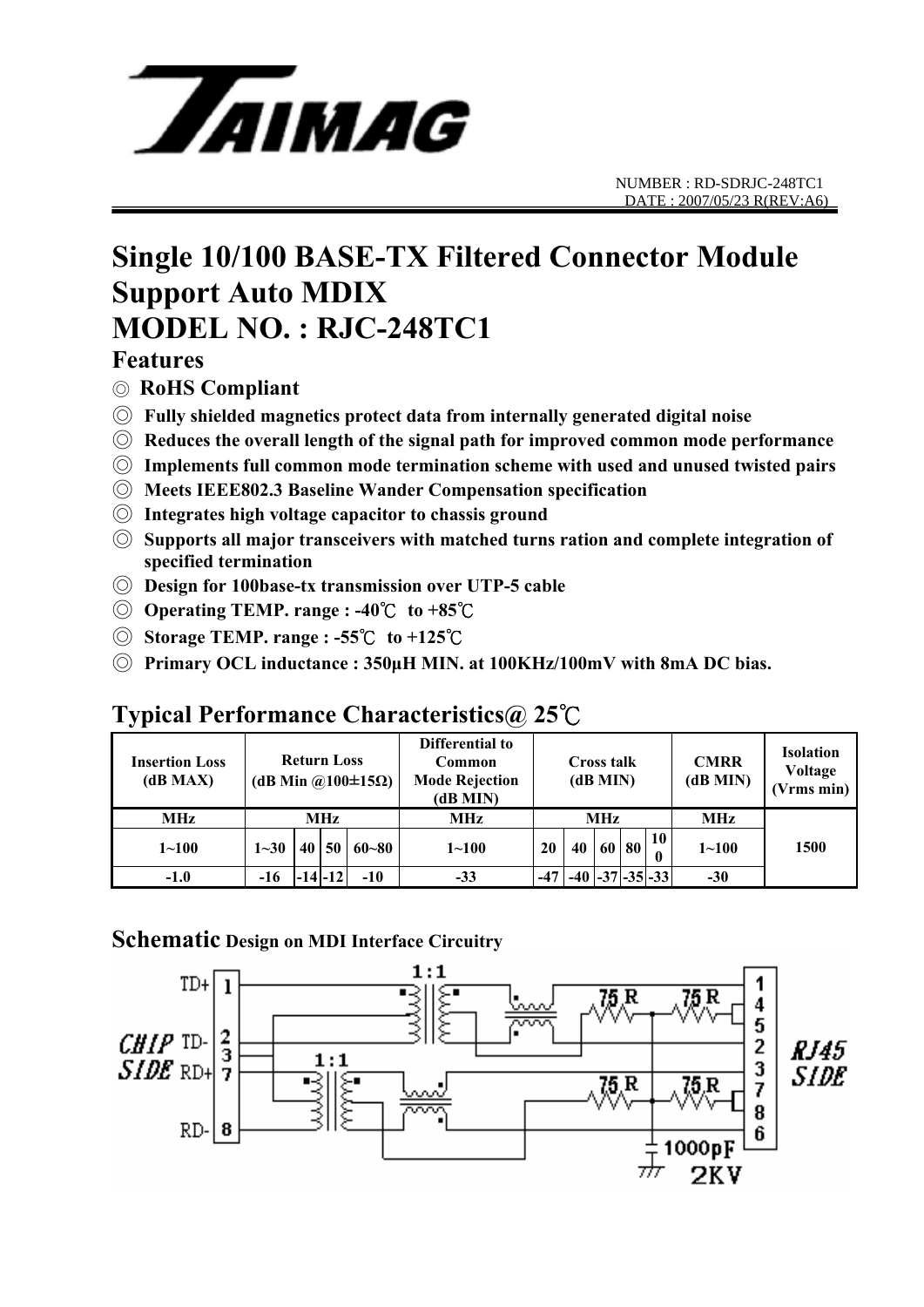

# **MODEL NO. : RJC-248TC1**

**Dimension: mm TOLERANCE:**±**0.15 (unless otherwise specified)**





RECOMMENDED P.C.B LAYOUT COMPONENT SIDE OF BOARD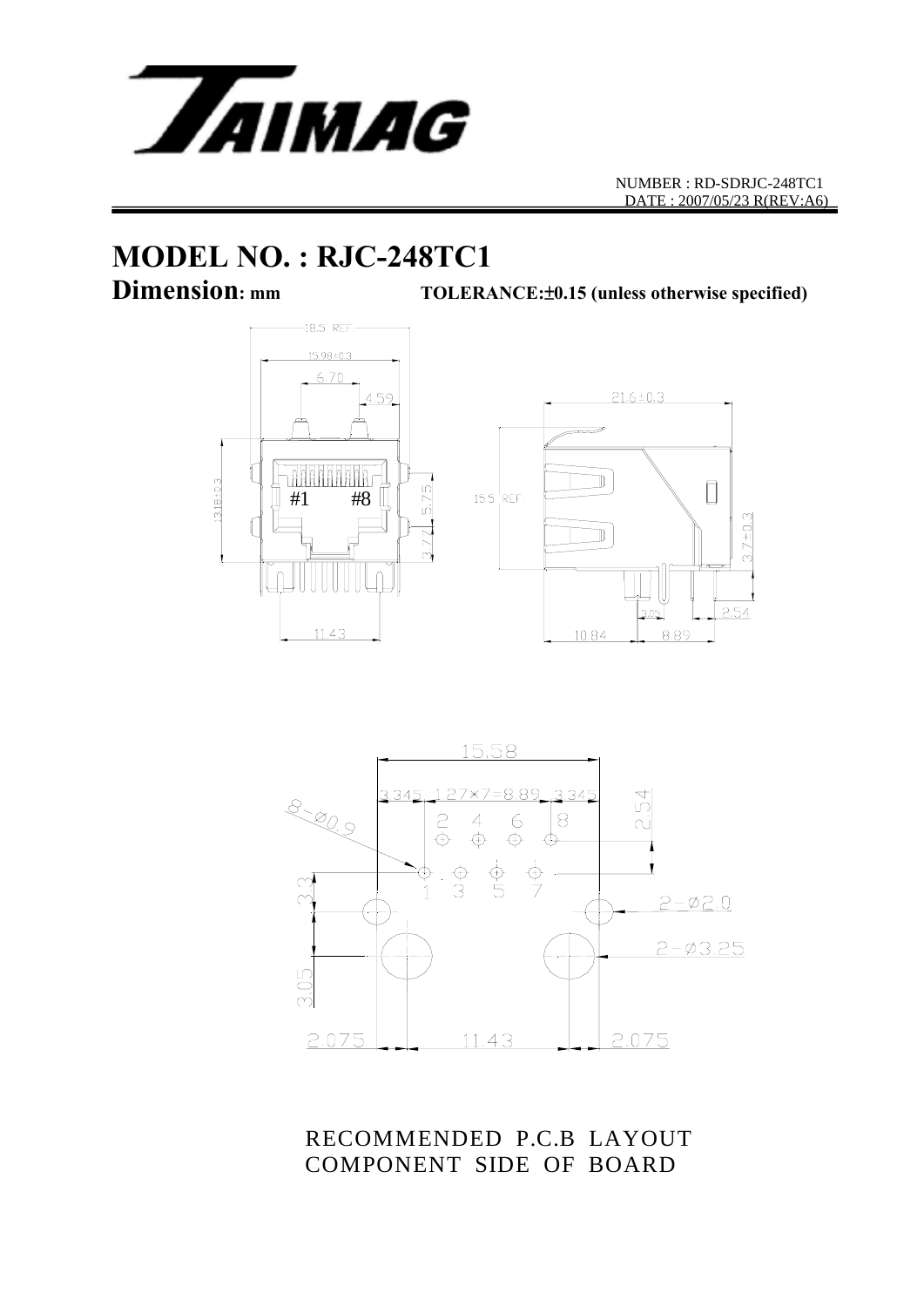

# **MODEL NO. : RJC-248TC1 Ordering Information**



### **Requirements**:

#### **1. Design and Construction**

 **Product shall be of design, construction and physical dimensions specified on applicable product drawing.** 

#### **2. Materials and Finish**

 **A. Contact:** 

 **RJ Contact : Phosphor Bronze, Thickness=0.30mm Finish : Contact Area : 6μ"min. Gold over 50**μ**"min. Nickel** 

#### **RJ Joint Contact : SPCC, Thickness=0.3mm Finish : 80μ"min. Sn over 50**μ**"min. Nickel**

- **B. Plastic Part :** 
	- **(1) Set Housing : Thermoplastic, LCP, Black UL FILE NO. : E107536 Manufacturer : SHIKONG SYNTHETIC FIBERS CORP.** 
		- **Grade : E202G30BK**
		- **Flame Class : UL 94V-0**
	- **(2) Insert : Thermoplastic, PBT, Black UL FILE NO. : E107536 Manufacturer : SHIKONG SYNTHETIC FIBERS CORP. Grade : E202G30BK Flame Class : UL 94V-0**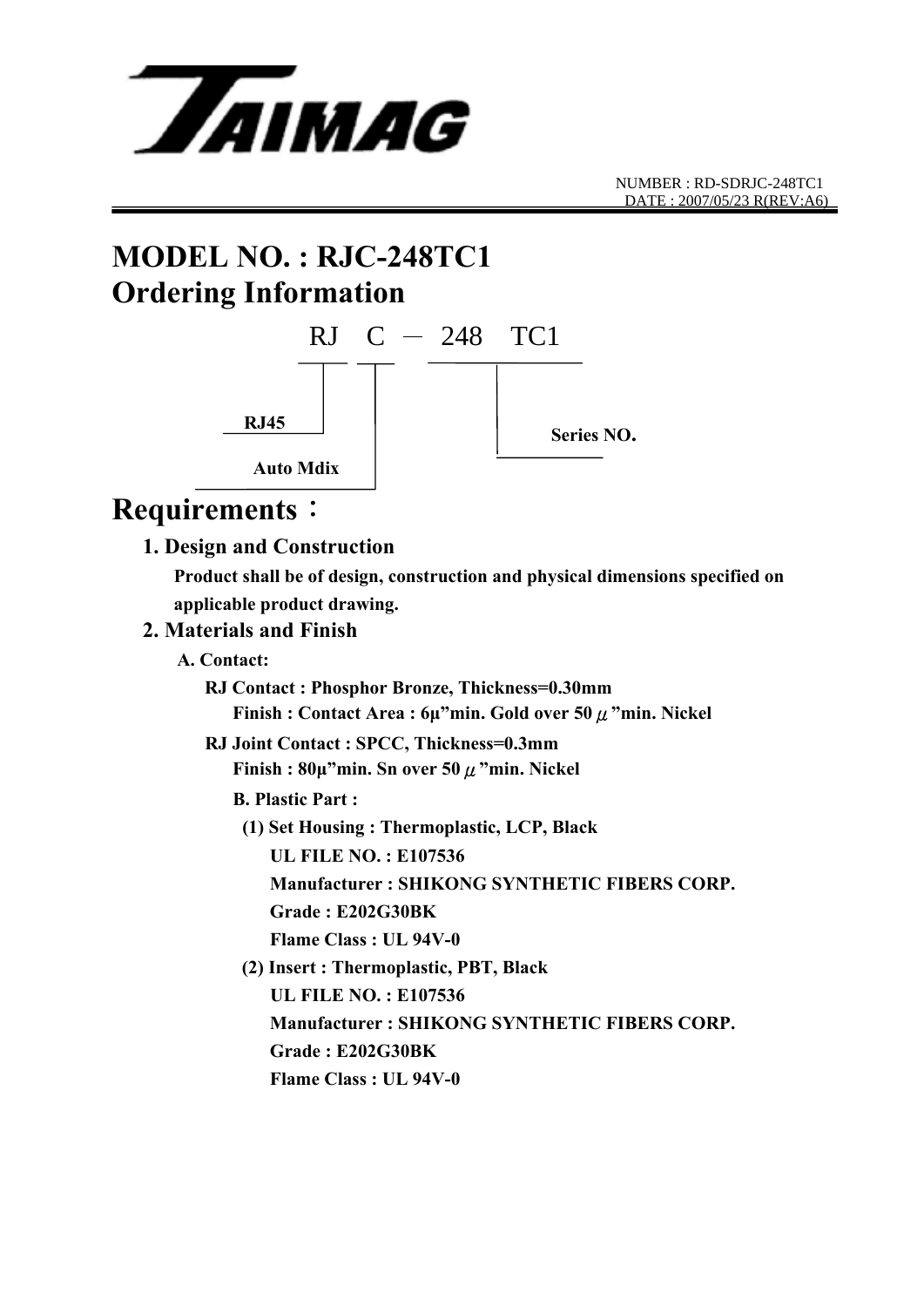

NUMBER : RD-SDRJC-248TC1 DATE : 2007/05/23 R(REV:A6)

### **MODEL NO. : RJC-248TC1**

**(3) Spacer : Thermoplastic, PBT, Black UL FILE NO. : E107536 Manufacturer : SHIKONG SYNTHETIC FIBERS CORP. Grade : E202G30BK Flame Class : UL 94V-0** 

 **C. Shield Material :** 

 **Cartridge t=0.25mm 10**μ**"-20**μ**" Thick Nickel over Brass.** 

#### **3. Ratings**

- **(1) Voltage rating : 125 VAC**
- **(2) Current rating : 1.5A**

**Durability :** 

 **(1)1000 cycles with no function damage for RJ-45 . Abnormalities shall be present after the test.** 

 **(2)Low Level Contact Resistance : ΔR=30mΩ maximum (final)** 

**(3)The sample should be mounted in the tester and fully mated and unmated 500 times per hour at the rate of 25mm/min.EIA-364-09C.**